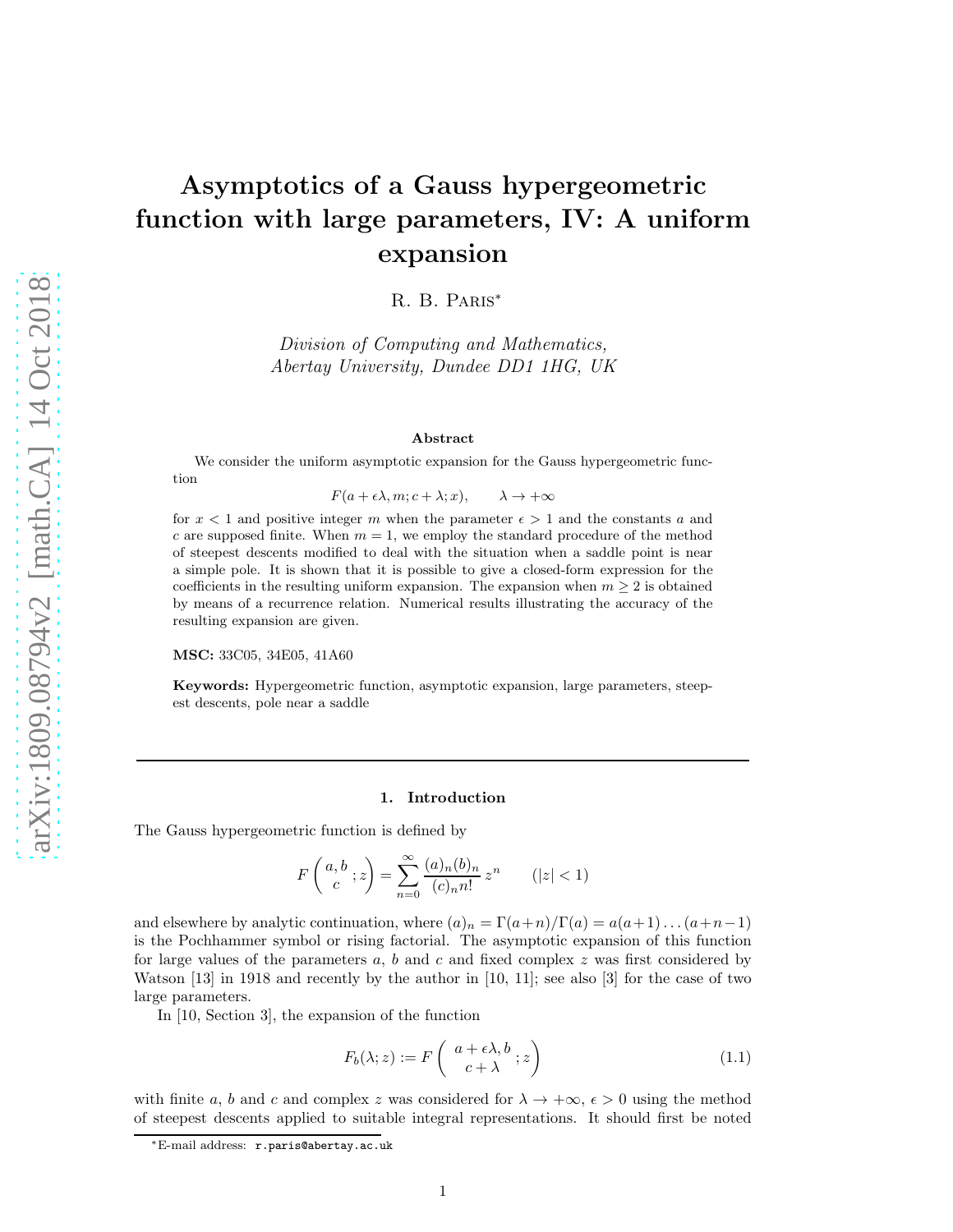that when  $\epsilon$  < 1 the function  $F_b(\lambda; z)$  converges at  $z = 1$ , since the convergence condition  $\Re(c-a-b)+(1-\epsilon)\lambda$  will be positive for sufficiently large  $\lambda$ . When  $\epsilon > 1$ , however, this condition will be broken as  $\lambda \to +\infty$  and  $F_b(\lambda; z)$  will not converge at  $z = 1$ . From [2, p. 267, the dominant behaviour of  $F_b(\lambda; z)$  in this limit is

$$
\lim_{z \to 1-} F_b(\lambda; z) = \frac{\Gamma(c + \lambda)\Gamma(a + b - c + (\epsilon - 1)\lambda)}{\Gamma(a + \epsilon\lambda)\Gamma(b)} (1 - z)^{c - a - b - (\epsilon - 1)\lambda}.
$$

The analysis of the asymptotic expansion of  $F_b(\lambda; z)$  required different representations for  $\epsilon < 1$  and  $\epsilon > 1$ . The resulting expansion when  $\epsilon < 1$  is given in [10, (3.6)] and has the leading behaviour  $F_b(\lambda; z) \sim (1 - \epsilon z)^{-b}$ ; this case is also considered in [6]. The asymptotic expansion when  $\epsilon > 1$  is given by [10, (3.13)]

$$
F_b(\lambda; z) \sim \frac{\Gamma(c + \lambda)\Gamma(1 + a - c + (\epsilon - 1)\lambda)}{\Gamma(a + \epsilon \lambda)}
$$

$$
\times \frac{\epsilon^{a - \frac{1}{2} + \epsilon \lambda} (\epsilon - 1)^{c - a - \frac{1}{2} + (1 - \epsilon)\lambda}}{\sqrt{2\pi} (1 - \epsilon z)^b} \sum_{k=0}^{\infty} \frac{c_k \Gamma(k + \frac{1}{2})}{\lambda^{k + \frac{1}{2}} \Gamma(\frac{1}{2})}
$$
(1.2)

as  $\lambda \to \infty$ , where  $c_0 = 1$  and the coefficients  $c_1$  and  $c_2$  are explicitly stated in [10, (3.4), (3.5)]. Application of Stirling's formula

$$
\Gamma(a+x) \sim \sqrt{2\pi} x^{x+a-\frac{1}{2}} e^{-x} \qquad (x \to +\infty)
$$

shows that the factor involving gamma functions appearing in (1.2) has the behaviour

$$
\frac{\Gamma(c+\lambda)\Gamma(1+a-c+(\epsilon-1)\lambda)}{\Gamma(a+\epsilon\lambda)} \sim (2\pi\lambda)^{\frac{1}{2}}\epsilon^{\frac{1}{2}-a-\epsilon\lambda}(\epsilon-1)^{\frac{1}{2}+a-c+(\epsilon-1)\lambda} \qquad (\lambda \to +\infty),
$$
\n(1.3)

so that the leading large- $\lambda$  behaviour of  $F_b(\lambda; z)$  again reduces to  $(1 - \epsilon z)^{-b}$ ; see also [3].

The above expansion is of Poincaré type and is subject to an inconvenient restriction (when  $\epsilon > 1$ ) resulting from the requirement that the singularity of the integrand at  $1/z$ should lie outside the closed-loop contour of integration. In the case of real  $z (= x)$  this restriction corresponds to  $\epsilon x < 1$ . Thus the result presented in (1.2) leaves unanswered the expansion of the above hypergeometric function for  $1/\epsilon \leq x < 1$  when  $\epsilon > 1$  and also that in the neighbourhood of  $\epsilon x = 1$ .

It is the aim in the present paper to derive the expansion of  $F_b(\lambda; x)$  that holds uniformly in the neighbourhood of  $\epsilon x = 1$ . This is obtained in the case  $b = 1$  by the standard procedure of the method of steepest descents modified to deal with the situation when a saddle point is near a simple pole; see, for example, [9, Section 1.5.1], [14, p. 356] or [5] for a description of the method. We show that it is possible to give a closed-form expression for the coefficients in this uniform expansion. We also give the explicit expression of the first three of these coefficients at the coalescence of the saddle and pole. These asymptotic results are then extended to  $b = m$ , where m is a positive integer, by means of a recurrence relation. Numerical results are presented to demonstrate the accuracy of the expansions obtained.

### 2. A uniform expansion of  $F_1(\lambda; x)$  for  $\lambda \to +\infty$

We consider the expansion of the hypergeometric function  $F_b(\lambda; x)$  defined in (1.1) as  $\lambda \to$  $+\infty$  when  $0 < x < 1$ ,  $\epsilon > 1$  and the parameter  $b = 1$ . From [8, (15.6.2)] we have the integral representation

$$
F_1(\lambda; x) = \frac{G(\lambda)}{2\pi i} \int_0^{(1+\lambda)} \frac{e^{-\lambda \psi(t)} f(t)}{1 - xt} dt,
$$
\n(2.1)

where the integration path is a loop that starts at  $t = 0$ , encircles the point  $t = 1$  in the positive sense (excluding the point  $t = 1/x$ ) and returns to  $t = 0$ , and

$$
\psi(t) = (\epsilon - 1)\log(t - 1) - \epsilon \log t, \qquad f(t) = t^{a-1}(t - 1)^{c-a-1},
$$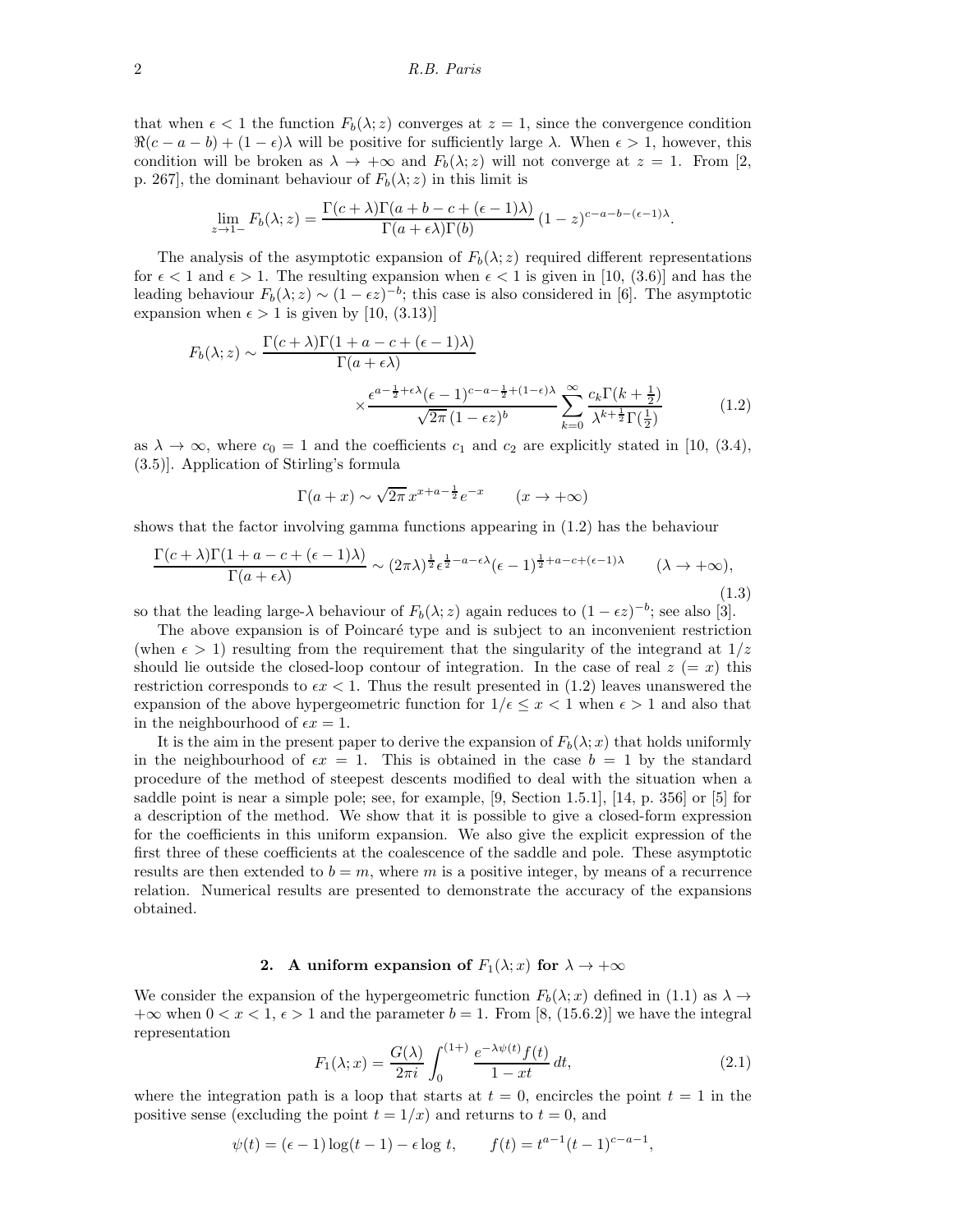with

$$
G(\lambda) = \frac{\Gamma(c + \lambda)\Gamma(1 + a - c + (\epsilon - 1)\lambda)}{\Gamma(a + \epsilon\lambda)} \sim \frac{(2\pi\lambda)^{\frac{1}{2}}\epsilon^{\frac{1}{2} - a}}{(\epsilon - 1)^{c - a - \frac{1}{2}}} e^{\lambda\psi(\epsilon)} \quad (\lambda \to +\infty)
$$

by (1.3). The t-plane has a branch cut along  $(-\infty, 1]$  and the integrand has a simple pole at  $t = 1/x$ . The exponential factor has a saddle point where  $\psi'(t) = (\epsilon - t)/(t(t-1)) = 0;$ that is, at the point  $t_s = \epsilon$ , where  $\psi''(t_s) = -\epsilon^{-1}(\epsilon-1)^{-1} < 0$ . The path of steepest descent through the saddle has directions  $\pm \frac{1}{2}\pi$  at  $t_s$  and forms a closed loop surrounding  $t = 1$  with endpoints at  $t = 0$ .

To account for the proximity of the saddle point  $t_s$  to the pole, we make the standard substitution

$$
u^2 = \psi(t) - \psi(t_s),\tag{2.2}
$$

so that

$$
F_1(\lambda; x) = \frac{G(\lambda)e^{-\lambda\psi(t_s)}}{2\pi i(-x)} \int_{-\infty}^{\infty} e^{-\lambda u^2} \frac{f(t)}{t - \alpha} \frac{dt}{du} du, \qquad \alpha := 1/x.
$$
 (2.3)

The saddle point corresponds to  $u = 0$  and the pole is now situated at  $u = u_{\alpha}$ , where

$$
u_{\alpha}^{2} = \psi(\alpha) - \psi(t_{s}).
$$
\n(2.4)

The steepest descent path through the saddle  $t_s$  maps to the real u-axis and the domain enclosed by this path in the  $t$ -plane maps into the upper half of the  $u$ -plane. Thus, we have

$$
u_{\alpha} = \mp ip \quad \begin{cases} \alpha > \epsilon \ (\epsilon x < 1) \\ \alpha < \epsilon \ (\epsilon x > 1) \end{cases}, \qquad p = (\psi(t_s) - \psi(\alpha))^{1/2} > 0. \tag{2.5}
$$

In the neighbourhood of the saddle point

$$
\frac{f(t)}{t-\alpha} \frac{dt}{du} = \frac{d_{-1}}{u-u_{\alpha}} + h(u),\tag{2.6}
$$

where  $h(u)$  is regular at  $u = u_\alpha$  and  $u = 0$ . The coefficient  $d_{-1}$  is given by

$$
d_{-1} = \lim_{\substack{t \to \alpha \\ u \to u_{\alpha}}} \left( \frac{u - u_{\alpha}}{t - \alpha} \right) f(t) t'(u) = f(\alpha). \tag{2.7}
$$

**2.1 The expansion of**  $F_1(\lambda; x)$ . When  $\alpha > \epsilon$  the pole at  $t = \alpha$  is situated outside the loop (corresponding to the steepest descent path) in the integral (2.1) and  $u_{\alpha} = -ip$ . Then

$$
F_1(\lambda; x) = \frac{G(\lambda)e^{-\lambda\psi(t_s)}}{2\pi i(-x)} \left\{ d_{-1} \int_{-\infty}^{\infty} \frac{e^{-\lambda u^2}}{u+ip} du + \int_{-\infty}^{\infty} e^{-\lambda u^2} h(u) du \right\},\,
$$

where

$$
\int_{-\infty}^{\infty} \frac{e^{-\lambda u^2}}{u \pm ip} du = \mp \pi i e^{\lambda p^2} \text{erfc}\left(\lambda^{\frac{1}{2}} p\right)
$$
 (2.8)

with erfc denoting the complementary error function. Introduction of the expansion

$$
h(u) \sim \sum_{k=0}^{\infty} \hat{d}_k u^k,
$$
\n(2.9)

followed by application of Watson's lemma, then yields the expansion as  $\lambda \to +\infty$  when  $\alpha > \epsilon$ 

$$
F_1(\lambda; x) \sim \frac{G(\lambda)}{2x} \bigg\{ e^{-\lambda \psi(\alpha)} f(\alpha) \operatorname{erfc} \left(\lambda^{\frac{1}{2}} p\right) + \frac{e^{-\lambda \psi(t_s)}}{\pi} \sum_{k \ge 0} d_{2k} \frac{\Gamma(k + \frac{1}{2})}{\lambda^{k + \frac{1}{2}}} \bigg\},\tag{2.10}
$$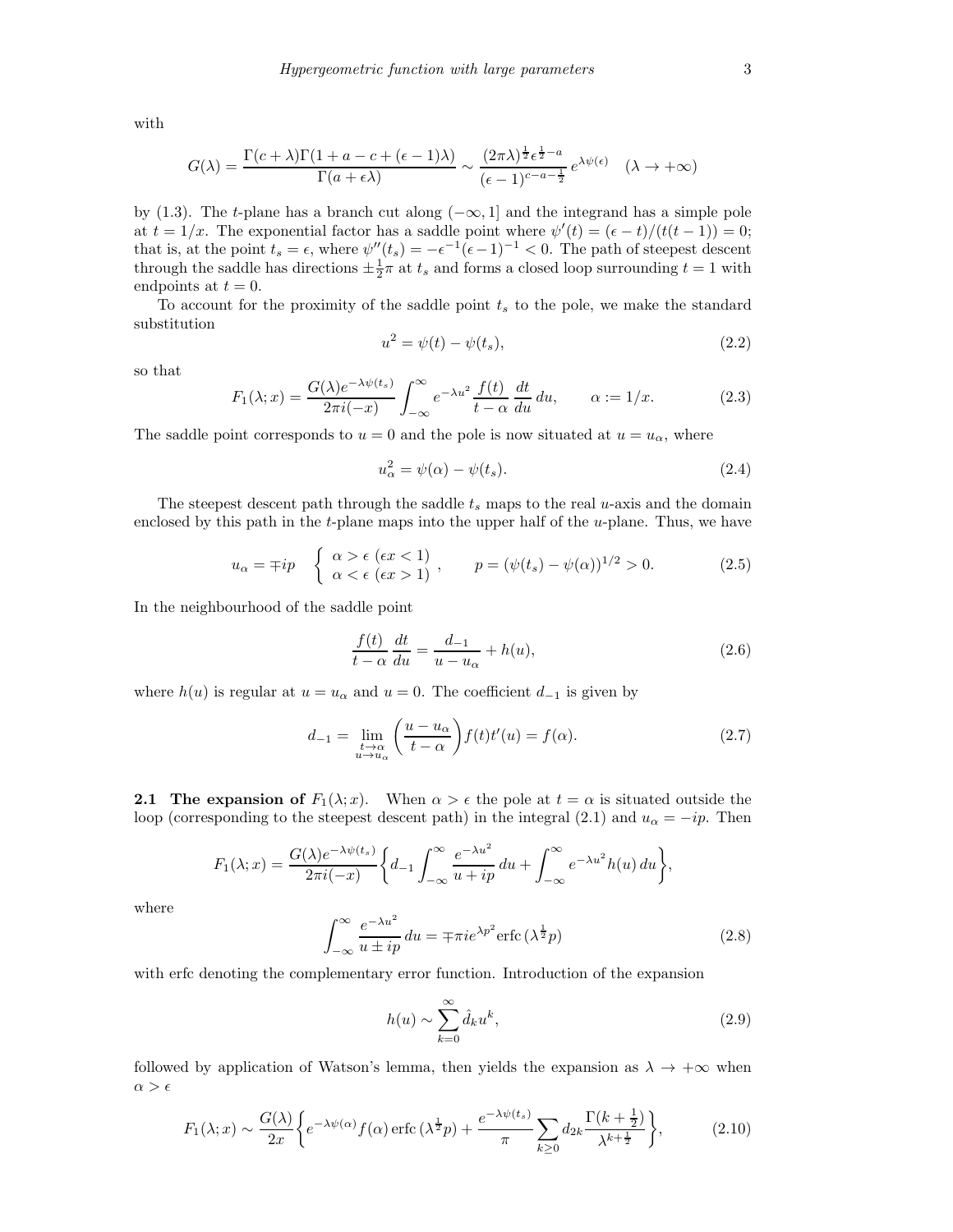where  $d_{2k} = i \hat{d}_{2k}$  and from (2.4) we have used  $\psi(t_s) - p^2 = \psi(\alpha)$ .

When  $\alpha < \epsilon$  we have  $u_{\alpha} = +ip$ . Then, employing the result in (2.8), we find the contribution to the integral (2.3) given by

$$
\frac{G(\lambda)e^{-\lambda\psi(\epsilon)}}{2x}\left\{-f(\alpha)e^{\lambda p^2}\mathrm{erfc}\left(\lambda^{\frac{1}{2}}p\right)+\frac{1}{\pi}\sum_{k\geq 0}d_{2k}\frac{\Gamma(k+\frac{1}{2})}{\lambda^{k+\frac{1}{2}}}\right\}.
$$

In expanding the integration path of the integral (2.1) to pass through the saddle point  $t_s = \epsilon$ it is now necessary pass over the pole at  $t = \alpha$ , thereby receiving a residue contribution given by  $-f(\alpha)e^{-\lambda\psi(\alpha)}$ .

Then, upon use of the result erfc  $(-x) = 2 - \text{erfc}(x)$ , we obtain the following theorem:

**Theorem 1.** The expansion of  $F_1(\lambda; x)$  as  $\lambda \to +\infty$  is given by

$$
F_1(\lambda; x) \sim \frac{G(\lambda)}{2x} \bigg\{ e^{-\lambda \psi(\alpha)} f(\alpha) \operatorname{erfc}(\pm \lambda^{\frac{1}{2}} p) + \frac{e^{-\lambda \psi(\epsilon)}}{\pi} \sum_{k \ge 0} d_{2k} \frac{\Gamma(k + \frac{1}{2})}{\lambda^{k + \frac{1}{2}}} \bigg\},\tag{2.11}
$$

where the upper sign applies when  $\alpha > \epsilon$  ( $\epsilon x < 1$ ) and the lower sign when  $\alpha < \epsilon$  ( $\epsilon x > 1$ ). The quantity  $p$  is defined in  $(2.5)$  and vanishes at coalescence.

An alternative form of this expansion is given in the appendix.

**2.2** The coefficients  $d_{2k}$ . The coefficients  $d_{2k}$  can be obtained by differentiation of (2.6) and (2.9) with respect to u with the derivatives evaluated at  $u = 0, t = \epsilon$ . Thus we find

$$
d_{2k} = \frac{i}{(2k)!} \left(\frac{d}{du}\right)^{2k} \left\{ \frac{f(t)t'(u)}{t-\alpha} - \frac{d_{-1}}{u-u_{\alpha}} \right\} \Big|_{u=0, t=\epsilon} \equiv c_{2k} - b_{2k}.
$$

The coefficients  $c_{2k}$  are given by

$$
c_{2k} = \frac{i}{(2k)!} \left(\frac{d}{du}\right)^{2k} \left(\frac{f(t)t'(u)}{t-\alpha}\right)\Big|_{u=0, t=\epsilon},
$$

with

$$
c_0 = \frac{f(\epsilon)t'(0)}{i(\alpha - \epsilon)} = \frac{f(\epsilon)}{\kappa(\alpha - \epsilon)}, \qquad \kappa := (\frac{1}{2}|\psi''(\epsilon)|)^{1/2}
$$
(2.12)

since by differentiation of (2.2)  $t'(0) = (2/\psi''(\epsilon))^{1/2}$ , where we take<sup>1</sup> arg  $\psi''(\epsilon) = -\frac{1}{2}\pi$ .

A general expression for the normalised coefficients  $C_{2k} = c_{2k}/c_0$  is given by the Wojdylo formula [15]

$$
C_{2k} = \frac{1}{\hat{\alpha}_0^k} \sum_{s=0}^{2k} \frac{\hat{\beta}_{2k-s}}{\hat{\beta}_0} \sum_{j=0}^s \frac{(-)^j (s + \frac{1}{2})_j}{j! \hat{\alpha}_0^j} \mathcal{B}_{kj};
$$
(2.13)

see also [12, p. 25]. Here  $\mathcal{B}_{kj} \equiv \mathcal{B}_{kj}(\hat{\alpha}_1, \hat{\alpha}_2, \dots, \hat{\alpha}_{k-j+1})$  are the partial ordinary Bell polynomials generated by the recursion<sup>2</sup>

$$
\mathcal{B}_{kj} = \sum_{r=1}^{k-j+1} \hat{\alpha}_r \mathcal{B}_{k-r,j-1}, \qquad \mathcal{B}_{k0} = \delta_{k0},
$$

where  $\delta_{mn}$  is the Kronecker symbol, and the coefficients  $\hat{\alpha}_r$  and  $\hat{\beta}_r$  appear in the expansions

$$
\psi(t) - \psi(t_s) = \sum_{r=0}^{\infty} \hat{\alpha}_r (t - t_s)^{r+2}, \qquad \hat{f}(t) := \frac{f(t)}{t - \alpha} = \sum_{r=0}^{\infty} \hat{\beta}_r (t - t_s)^r
$$

<sup>&</sup>lt;sup>1</sup>Since  $\psi''(\epsilon) < 0$  it is necessary to specify the value of  $(\psi''(\epsilon))^{1/2}$ . This follows from the fact that in the integral (2.1) we require that the quantity  $(t-t_s)^2 \psi''(\epsilon)/2$  appearing in the exponential be positive on the steepest descent path. Since  $\arg(t - t_s) = \frac{1}{2}\pi$  on leaving the saddle then  $\arg \psi''(\epsilon) = -\frac{1}{2}\pi$ .

<sup>&</sup>lt;sup>2</sup>For example, this generates the values  $B_{41} = \hat{\alpha}_4$ ,  $B_{42} = \hat{\alpha}_2^2 + 2\hat{\alpha}_1\hat{\alpha}_3$ ,  $B_{43} = 3\hat{\alpha}_1^2\hat{\alpha}_2$  and  $B_{44} = \hat{\alpha}_1^4$ .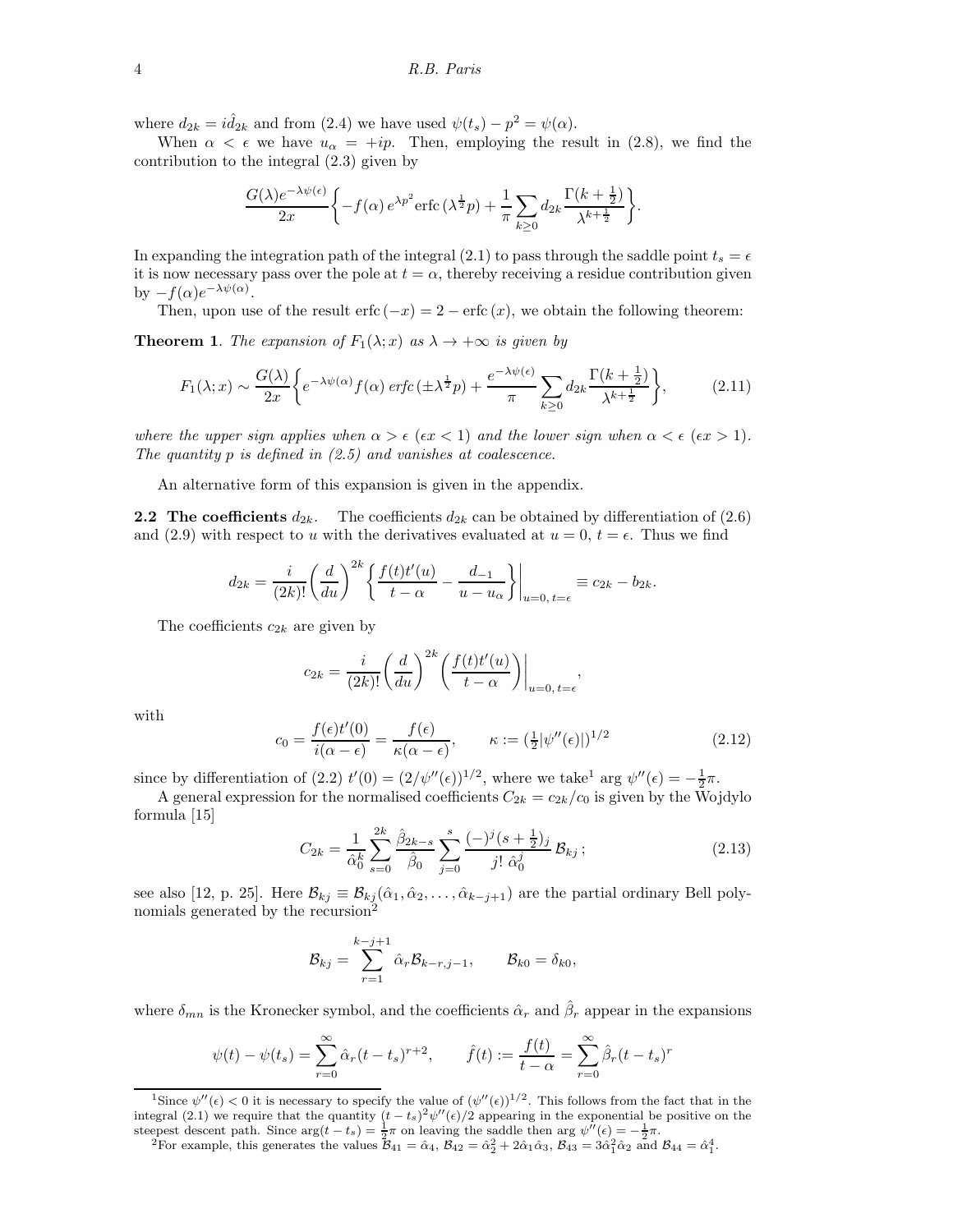valid in a neighbourhood of the saddle  $t = t_s$ , where  $\hat{\alpha}_r = \psi^{(r+2)}(\epsilon)/(r+2)!$ .

Explicit representations for the first three normalised coefficients  $C_{2k}$  are

$$
C_0 = 1, \qquad C_2 = \frac{1}{\psi''} \{ \hat{F}_2 - \Psi_3 \hat{F}_1 + \frac{5}{12} \Psi_3^2 - \frac{1}{4} \Psi_4 \},
$$

$$
C_4 = \frac{1}{(\psi'')^2} \{ \frac{1}{6} \hat{F}_4 - \frac{5}{9} \Psi_3 \hat{F}_3 + \frac{5}{12} (\frac{7}{3} \Psi_3^2 - \Psi_4) \hat{F}_2 - \frac{35}{36} (\Psi_3^3 - \Psi_3 \Psi_4 + \frac{6}{35} \Psi_5) \hat{F}_1 + \frac{35}{36} (\frac{11}{24} \Psi_3^4 - \frac{3}{4} (\Psi_3^2 - \frac{1}{6} \Psi_4) \Psi_4 + \frac{1}{5} \Psi_3 \Psi_5 - \frac{1}{35} \Psi_6) \},
$$
(2.14)

where, for brevity, we have defined

$$
\Psi_k := \frac{\psi^{(k)}(\epsilon)}{\psi''(\epsilon)} \quad (k \ge 3), \qquad \hat{F}_k := \frac{\hat{f}^{(k)}(\epsilon)}{\hat{f}(\epsilon)} \quad (k \ge 1); \tag{2.15}
$$

see, for example, [4, p. 119], [7, p. 127] or [9, p. 13].

The coefficients  $b_{2k}$  are given by

$$
b_{2k} = \frac{id_{-1}}{(2k)!} \left(\frac{d}{du}\right)^{2k} \frac{1}{u - u_{\alpha}} \bigg|_{u=0} = \frac{id_{-1}}{(-u_{\alpha})^{2k+1}}
$$

$$
= \pm \frac{(-)^{k} f(\alpha)}{p^{2k+1}}.
$$
(2.16)

Then we obtain the closed-form representation for the coefficients  $d_{2k}$  appearing in the expansion (2.10) given by

$$
d_{2k} = \frac{f(\epsilon)C_{2k}}{\kappa(\alpha - \epsilon)} \mp \frac{(-)^{k}f(\alpha)}{p^{2k+1}} \qquad (k = 0, 1, 2, ...),
$$
 (2.17)

where  $\kappa$  and  $C_{2k}$  are specified in (2.12) and (2.13). The upper or lower signs in (2.16) and (2.17) are chosen according as  $\epsilon x < 1$  or  $\epsilon x > 1$ , respectively. However, these coefficients present a removable singularity when the saddle and pole coincide since both  $\alpha - \epsilon$  and p vanish in this limit. This case is considered in the next section.

#### 3. The expansion at coalescence  $\alpha = \epsilon$

The expansions in (2.11) are suitable when the pole at  $t = \alpha$  is not too close to the saddle at  $t = \epsilon$ . As  $\alpha \to \epsilon$  (that is, as  $\epsilon x \to 1$ ) the coefficients  $d_{2k}$  present a removable singularity at  $t = \epsilon$ ,  $u = 0$ .

Let  $\delta = \alpha - \epsilon$  provide a measure of proximity to coalescence. Then as  $\delta \to 0$  the coefficients  $c_{2k}$  involve terms of  $O(\delta^{-r})$  for integer r in the range  $1 \leq r \leq 2k+1$ . These singular terms cancel with the corresponding terms<sup>3</sup> present in the coefficients  $b_{2k}$  to leave terms of order  $O(\delta^r)$ ,  $r = 0, 1, 2, \ldots$  To see this we make use of the expansions

$$
f(\alpha) = f(\epsilon)\{1 + F_1\delta + \frac{1}{2}F_2\delta^2 + \cdots\}, \qquad F_k := \frac{f^{(k)}(\epsilon)}{f(\epsilon)}
$$

and, from (2.4),

$$
p = \kappa \delta \left\{ 1 + \frac{2\Psi_3 \delta}{3!} + \frac{2\Psi_4 \delta^2}{4!} + \cdots \right\}^{1/2},
$$

where  $\kappa$  and  $\Psi_k$  are defined in (2.12) and (2.15). Then as  $\delta \to 0$ 

$$
b_{2k} = \frac{(-)^k f(\alpha)}{p^{2k+1}} = \frac{(-)^k f(\epsilon)}{(\kappa \delta)^{2k+1}} \frac{\{1 + F_1 \delta + F_2 \delta^2 / 2 + \cdots\}}{\{1 + 2 \Psi_3 \delta / 3! + 2 \Psi_4 \delta^2 / 4! + \cdots\}^{k+\frac{1}{2}}}
$$

<sup>&</sup>lt;sup>3</sup>This has been explicitly verified for the coefficients  $d_{2k}$  with  $k \leq 2$ .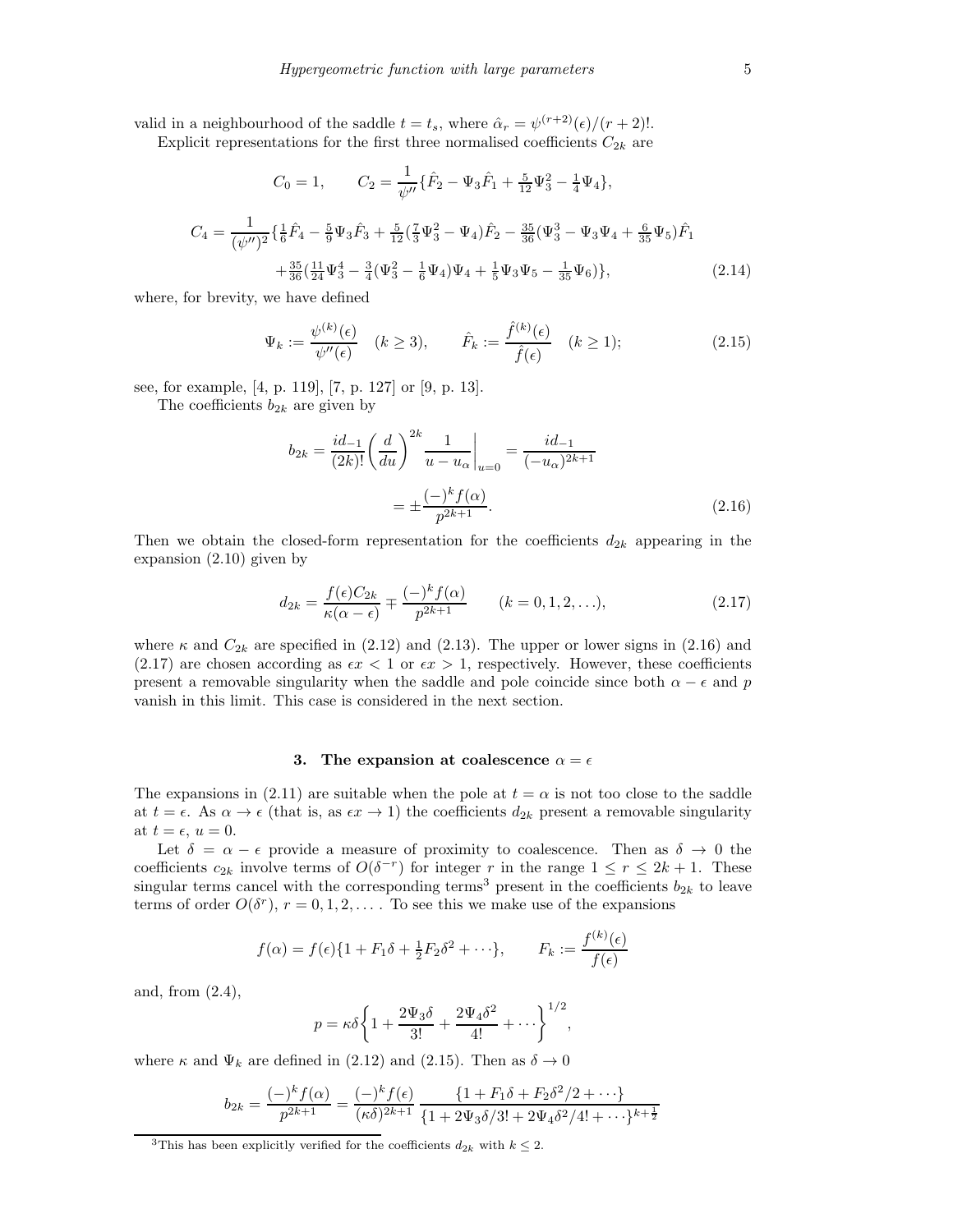6 R.B. Paris

$$
=\frac{(-)^k f(\epsilon)}{(\kappa \delta)^{2k+1}}\bigg\{1+\sum_{s=1}^\infty D_s(k)\delta^s\bigg\}.
$$

The values of the coefficients  $d_{2k}$  at coalescence therefore involve the  $O(\delta^0)$  term in the above expansion to yield

$$
d_{2k} = \frac{(-)^{k-1} f(\epsilon)}{\kappa^{2k+1}} D_{2k+1}(k) = -\frac{f(\epsilon)}{\kappa} \mathcal{D}_{2k}, \qquad \mathcal{D}_{2k} := \left(\frac{2}{\psi''(\epsilon)}\right)^k D_{2k+1}(k). \tag{3.1}
$$

Hence, at coalescence we obtain the expansion in the following form:

**Theorem 2.** The expansion of  $F_1(\lambda; x)$  as  $\lambda \to +\infty$  at coalescence  $(\alpha = \epsilon)$  is given by

$$
F_1(\lambda; x) \sim \frac{G(\lambda)e^{-\lambda\psi(\epsilon)}}{2x} f(\epsilon) \left\{ 1 - \frac{2}{\sqrt{2\pi |\psi''(\epsilon)|}} \sum_{k \ge 0} \mathcal{D}_{2k} \frac{(\frac{1}{2})_k}{\lambda^{k + \frac{1}{2}}} \right\}.
$$
 (3.2)

where the coefficients  $\mathcal{D}_{2k}$  are

$$
\mathcal{D}_0 = F_1 - \frac{1}{6} \Psi_3,
$$
\n
$$
\mathcal{D}_2 = \frac{1}{\psi''(\epsilon)} \left\{ \frac{1}{3} F_3 - \frac{1}{2} F_2 \Psi_3 + \frac{1}{4} F_1 (\frac{5}{3} \Psi_3^2 - \Psi_4) - \frac{1}{4} (\frac{35}{54} \Psi_3^3 - \frac{5}{6} \Psi_3 \Psi_4 + \frac{1}{5} \Psi_5) \right\},
$$
\n
$$
\mathcal{D}_4 = \frac{1}{(\psi''(\epsilon))^2} \left\{ \frac{1}{30} F_5 - \frac{5}{36} F_4 \Psi_3 + \frac{5}{36} F_3 (\frac{7}{3} \Psi_3^2 - \Psi_4) + \frac{1}{12} F_2 (-\frac{35}{6} \Psi_3^3 + \frac{35}{6} \Psi_3 \Psi_4 - \Psi_5) \right.
$$
\n
$$
+ \frac{1}{36} F_1 (\frac{385}{24} \Psi_3^4 - \frac{105}{4} \Psi_3^2 \Psi_4 + 7 \Psi_3 \Psi_5 + \frac{35}{8} \Psi_4^2 - \Psi_6) - \frac{1}{48} (\frac{1001}{108} \Psi_3^5 - \frac{385}{18} \Psi_3^3 \Psi_4 + \frac{35}{4} \Psi_3 (\Psi_4^2 + \frac{4}{5} \Psi_3 \Psi_5) - \frac{7}{3} (\Psi_4 \Psi_5 + \frac{2}{3} \Psi_3 \Psi_6) + \frac{4}{21} \Psi_7) \right\}.
$$
\n(3.3)

Here  $\Psi_k \equiv \psi^{(k)}(\epsilon)/\psi''(\epsilon)$  and  $F_k \equiv f^{(k)}(\epsilon)/f(\epsilon)$ , where  $f(t) = t^{a-1}(t-1)^{c-a-1}$ .

## 4. The expansion of  $F_m(\lambda; x)$

When the parameter  $b = m$ , where integer  $m \geq 2$ , we use the contiguous relation [8,  $(15.5.11)$ 

$$
F\left(\frac{\alpha+1,\beta}{\gamma};x\right) = \frac{(2\alpha-\gamma+(\beta-\alpha)x)}{\alpha(1-x)} F\left(\frac{\alpha,\beta}{\gamma};x\right) + \frac{\gamma-\alpha}{\alpha(1-x)} F\left(\frac{\alpha-1,\beta}{\gamma};x\right).
$$

Then, if we define

$$
A_m := -\frac{\lambda}{m(1-x)} \left\{ 1 - \epsilon x + \frac{c - 2m + (m - a)x}{\lambda} \right\}, \qquad B_m := \frac{\lambda}{m(1-x)} \left\{ 1 + \frac{c - m}{\lambda} \right\},
$$

we find that

$$
F_2(\lambda; x) = A_1 F_1(\lambda; x) + B_1.
$$
\n(4.1)

From the expansions for  $F_1(\lambda; x)$  obtained in Sections 2 and 3 it is then possible to determine the expansion of  $F_2(\lambda; x)$ . Continuation of this process leads to

$$
F_3(\lambda; x) = A_2 F_2(\lambda; x) + B_2 F_1(\lambda; x) = (A_1 A_2 + B_2) F_1(\lambda; x) + A_2 B_1
$$

and so on.

An obvious drawback to this approach is the fact that, in the case of (4.1), we have to evaluate the difference between two terms each multiplied by the large parameter  $\lambda$ . This problem becomes a fortiori more acute for higher values of m.

An alternative procedure is to employ an integration by parts. In the case of  $F_2(\lambda; x)$ we have

$$
F_2(\lambda; x) = \frac{G(\lambda)}{2\pi i x^2} \int_0^{(1+\lambda)} \frac{e^{-\lambda \psi(t)} f(t)}{(t-\alpha)^2} dt = \frac{G(\lambda)}{2\pi i x^2} \int_0^{(1+\lambda)} \frac{[e^{-\lambda \psi(t)} f(t)]'}{t-\alpha} dt
$$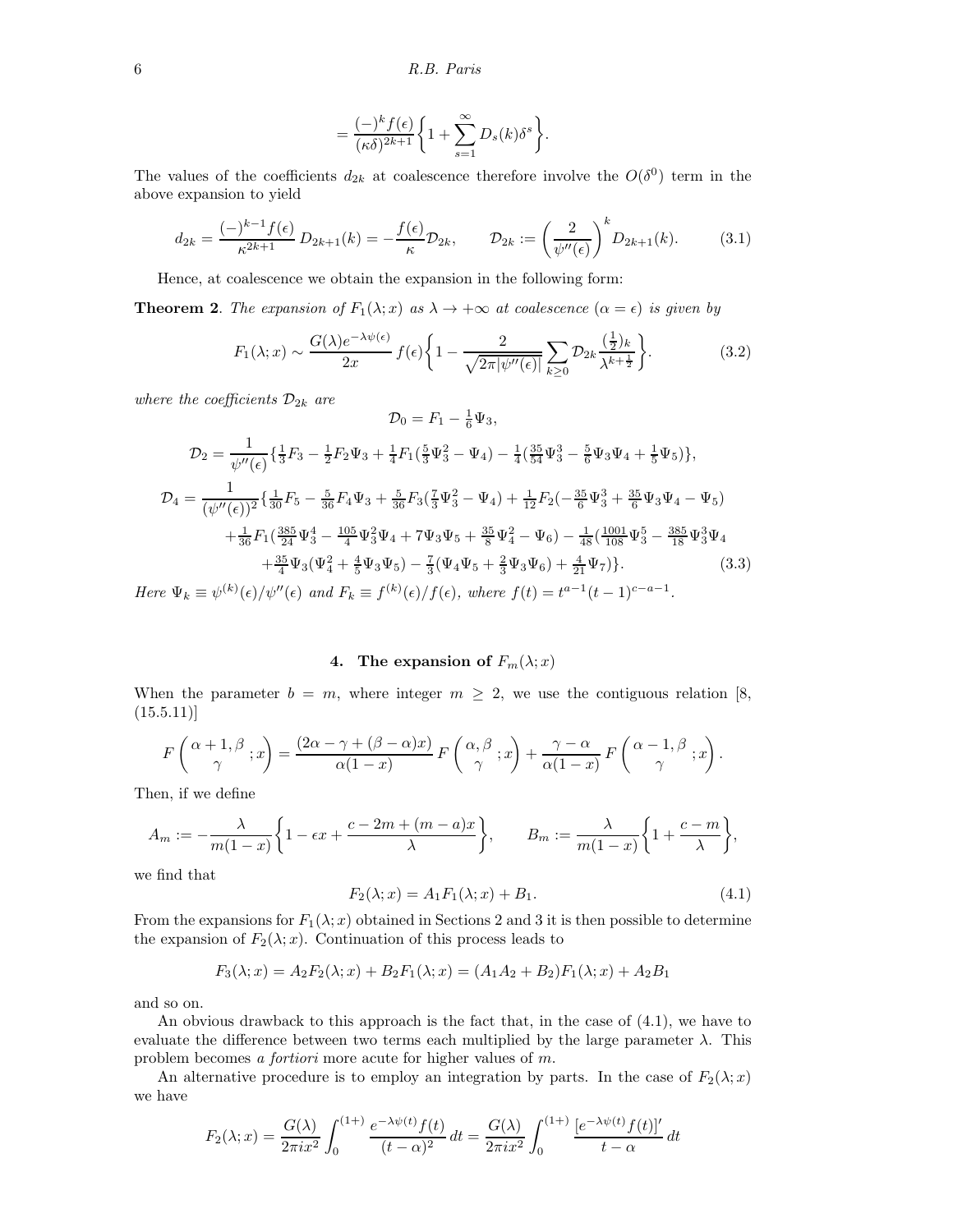since the integrated part vanishes on account of the fact that the integrand near  $t = 0$  is controlled by  $t^{a+\epsilon\lambda-1}$ . Then we have the integral (2.1) with  $e^{-\lambda\psi(t)}f(t)$  replaced by its derivative. Repetition of the argument employed in Section 2 then yields

$$
F_2(\lambda; x) \sim -\frac{G(\lambda)}{2x^2} \bigg\{ \left[e^{-\lambda \psi(t)} f(t)\right]_{t=\alpha}^{\prime} \operatorname{erfc}(\pm \lambda^{\frac{1}{2}} p) + \frac{e^{-\lambda \psi(\epsilon)}}{\pi} \sum_{k \ge 0} B_{2k} \frac{\Gamma(k + \frac{1}{2})}{\lambda^{k + \frac{1}{2}}} \bigg\},
$$

where

$$
B_0 = \frac{f'(\epsilon)}{\kappa(\alpha - \epsilon)} \mp \frac{e^{\lambda \psi(\alpha)}}{p} \left[e^{-\lambda \psi(t)} f(t)\right]_{t=\alpha}^{\prime}
$$

and the choice of signs is as indicated in Theorem 1. The coefficients  $B_{2k}$  ( $k \geq 1$ ) are evaluated using (2.13) for  $C_{2k}$  with  $f(t)$  replaced by  $f'(t)$  and  $\lambda \psi'(t) f(t)$ . The general case (with  $m$  finite) follows from

$$
F_m(\lambda; x) = \frac{(-)^m G(\lambda)}{2\pi i x^m \Gamma(m)} \int_0^{(1+)} \frac{[e^{-\lambda \psi(t)} f(t)]^{(m-1)}}{t - \alpha} dt.
$$

#### 5. Numerical results

In Table 1 we display the values<sup>4</sup> of the coefficients  $d_{2k}$  computed from (2.17) for  $0 \le k \le 5$ and different values of x when  $\epsilon = 2$ ,  $a = \frac{1}{2}$  and  $c = 2$ . Coalescence in this case occurs when  $x = 0.50$ . Table 2 displays the values of the absolute relative error in the computation of  $F_1(\lambda; x)$  from (2.11) when  $\epsilon = 2$  as a function of the truncation index  $k \leq M$  and different values of  $\lambda$  and x with the values of a and c specified above.

| k <sub>i</sub> | $x = 0.30$        | $x = 0.45$        | $x = 0.55$        | $x = 0.70$        |
|----------------|-------------------|-------------------|-------------------|-------------------|
|                | $-0.94304503$     | $-1.03364259$     | $-1.08679035$     | $-1.16314077$     |
|                | $+2.22692591(-1)$ | $+2.22370609(-1)$ | $+2.19071374(-1)$ | $+2.10564977(-1)$ |
|                | $-1.70235645(-2)$ | $-1.44683556(-2)$ | $-1.32197968(-2)$ | $-1.11672668(-2)$ |
|                | $-2.01563398(-3)$ | $-2.01674811(-3)$ | $-1.87396028(-3)$ | $-1.50090398(-3)$ |
|                | $+3.52259554(-4)$ | $+2.80957497(-4)$ | $+2.53010021(-4)$ | $+2.26973127(-4)$ |
|                | $+4.16738056(-5)$ | $+4.39726773(-5)$ | $+4.00222956(-5)$ | $+2.82024739(-5)$ |

Table 1: Values of the coefficients  $d_{2k}$  in the case  $b = 1$  for different x when  $\epsilon = 2$ ,  $a = \frac{1}{2}$  and  $c = 2$ 

In the case of coalescence (when  $\epsilon = 2$ ) we present the coefficients  $\mathcal{D}_{2k}$  defined in (3.3) for  $0 \le k \le 2$  in Table 3. From (3.1) we have  $d_{2k} = -2^{1/2} \mathcal{D}_{2k}$  in this case. It is seen that the values of  $d_{2k}$  'sit' in between the values corresponding to  $x = 0.45$  and  $x = 0.55$  in Table 1. Finally, Table 4 shows an example of the absolute relative error in the computation of  $F_1(\lambda; \frac{1}{2})$  at coalescence when  $\epsilon = 2$  for different  $\lambda$  and truncation index M.

#### 6. Concluding remarks

We have derived a uniform expansion for the hypergeometric function  $F_1(\lambda; x) = F(a + x)$  $\epsilon \lambda$ , 1;  $c + \lambda$ ; x) for  $\lambda \to +\infty$  when  $\epsilon > 1$  and  $0 < x < 1$ . The resulting expansion is presented in Theorem 1 and the corresponding expansion at coalescence when  $\epsilon x = 1$  is stated in Theorem 2.

The expansion of the function when the second numerator parameter equals  $m$ , with integer  $m \geq 2$ , is covered by a recurrence relation in Section 4. Clearly this is not an ideal

<sup>&</sup>lt;sup>4</sup>We have adopted the convention in the tables of writing  $x(y)$  for  $x \times 10^y$ .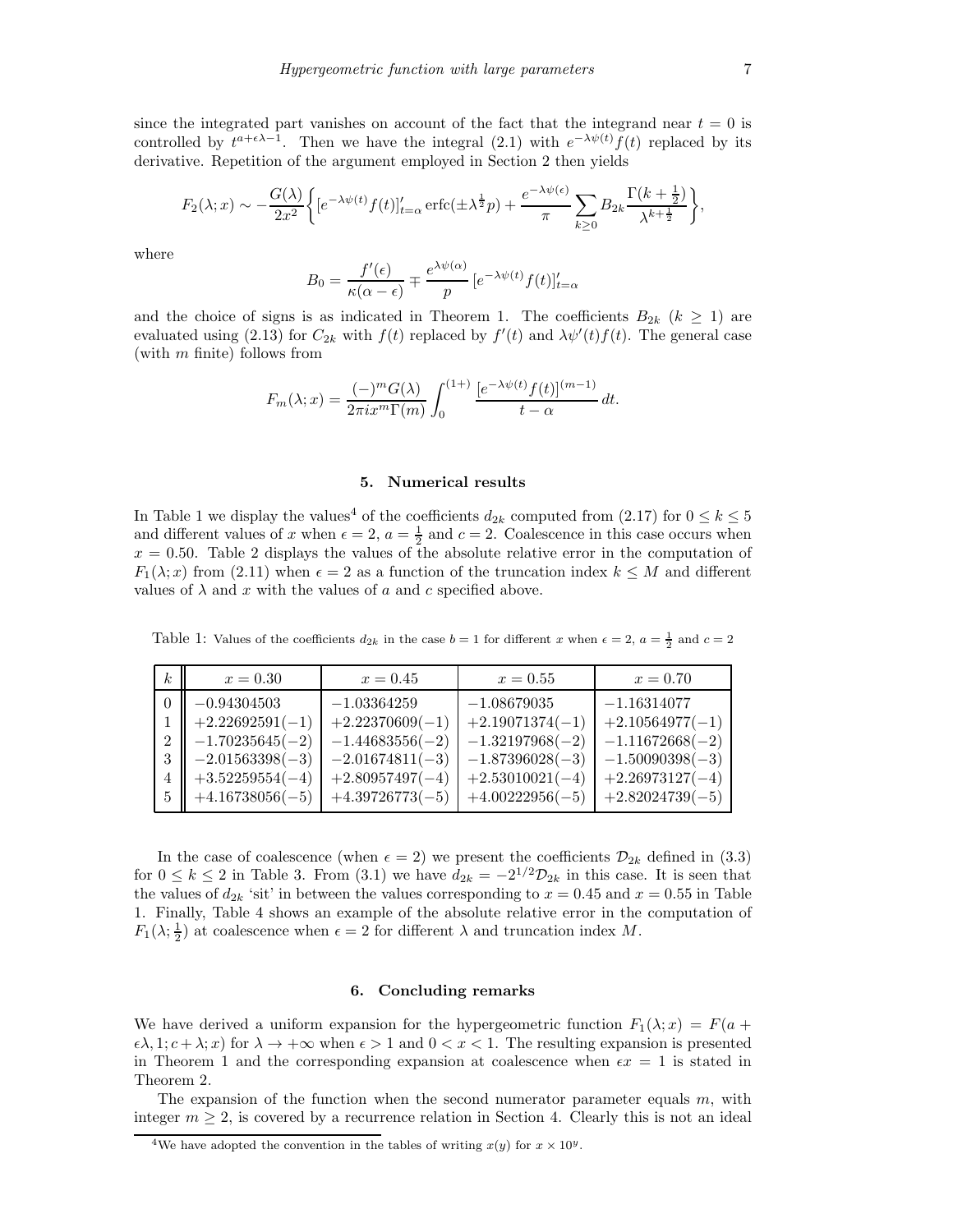#### 8 R.B. Paris

| $\lambda = 50$  |              |              |              |  |  |  |  |
|-----------------|--------------|--------------|--------------|--|--|--|--|
| $x = 0.30$      | $x = 0.45$   | $x = 0.55$   | $x = 0.70$   |  |  |  |  |
| $2.306(-03)$    | $5.802(-04)$ | $9.799(-05)$ | $2.506(-08)$ |  |  |  |  |
| $5.331(-06)$    | $1.143(-06)$ | $1.790(-07)$ | $4.201(-11)$ |  |  |  |  |
| $3.099(-08)$    | $7.831(-09)$ | $1.248(-09)$ | $2,655(-13)$ |  |  |  |  |
| $3.878(-10)$    | $7.820(-11)$ | $1.207(-11)$ | $2.872(-15)$ |  |  |  |  |
| $3.989(-12)$    | $1.067(-12)$ | $1.665(-13)$ | $3.104(-17)$ |  |  |  |  |
| $9.809(-14)$    | $1.916(-14)$ | $2.964(-15)$ | $7.326(-19)$ |  |  |  |  |
| $\lambda = 100$ |              |              |              |  |  |  |  |
| $x = 0.30$      | $x = 0.45$   | $x = 0.55$   | $x = 0.70$   |  |  |  |  |
| $1.103(-03)$    | $2.426(-04)$ | $1.861(-05)$ | $1.451(-12)$ |  |  |  |  |
| $1.270(-06)$    | $2.378(-07)$ | $1.692(-08)$ | $1.212(-15)$ |  |  |  |  |
| $3.724(-09)$    | $8.218(-10)$ | $5.947(-11)$ | $3.862(-18)$ |  |  |  |  |
| $2.304(-11)$    | $4.055(-12)$ | $2.843(-13)$ | $2.066(-20)$ |  |  |  |  |
| $1.206(-13)$    | $2.811(-14)$ | $1.993(-15)$ | $1.136(-22)$ |  |  |  |  |
| $1.455(-15)$    | $2.477(-16)$ | $1.741(-17)$ | $1.316(-24)$ |  |  |  |  |
|                 |              |              |              |  |  |  |  |

Table 2: Values of the absolute relative error in the computation of  $F_1(\lambda; x)$  from (2.11) as a function of the truncation index M and different values of  $\lambda$  and x when  $\epsilon = 2$ ,  $a = \frac{1}{2}$  and  $c = 2$ 

Table 3: Values of the coefficients  $\mathcal{D}_{2k}$  at coalescence in the case  $b = 1$  for  $x = 0.50$  when  $\epsilon = 2$ ,  $a = \frac{1}{2}$  and  $c = 2$ . The corresponding values of  $d_{2k}$  are also shown.

| k. | $\mathcal{D}_{2k}$                                      | $d_{2k}$                                                |
|----|---------------------------------------------------------|---------------------------------------------------------|
|    | $+0.75000000$<br>$-1.56250000(-1)$<br>$+9.76562500(-2)$ | $-1.06066017$<br>$+2.20970869(-1)$<br>$-1.38106793(-2)$ |

situation. It is hoped that the expansion for  $m \geq 2$  can be elaborated from an integral representation of the type  $(2.1)$ . In addition, the case of non-integer m also needs to be considered as outlined in [1].

Another limitation inherent in the results is the expansion of  $F_1(\lambda; x)$  in the neighbourhood of  $\epsilon x = 1$ . Although it is possible to use the expansion in Theorem 1 as  $\epsilon x \to 1$ , this would necessitate using increasing precision to deal with the removable singularity present in the coefficients  $d_{2k}$  at coalescence.

#### Appendix: An alternative form of expansion

An alternative form of the expansion (2.11) can be obtained by noting that the contribution to  $F_1(\lambda; x)$  resulting from the sum involving the coefficients  $b_{2k}$  can be written as

$$
-\frac{G(\lambda)e^{-\lambda\psi(\alpha)}}{2x}f(\alpha)S(\lambda p^2),\qquad S(\lambda p^2):=\frac{e^{-\lambda p^2}}{\sqrt{\pi}}\sum_{k\geq 0}(-)^k(\tfrac{1}{2})_k(\lambda p^2)^{-k-\frac{1}{2}}.
$$

From [8, (7.12.1)] it is seen that  $S(\lambda p^2)$  is the asymptotic expansion of erfc  $(\lambda^{\frac{1}{2}}p)$  as  $\lambda p^2 \to$  $+\infty$ .

If we now define

$$
Erfc(\pm x) := \text{erfc}(\pm x) \mp \frac{e^{-x^2}}{\sqrt{\pi}x} \sum_{k \ge 0} (\frac{1}{2})_k (-x^2)^{-k},
$$